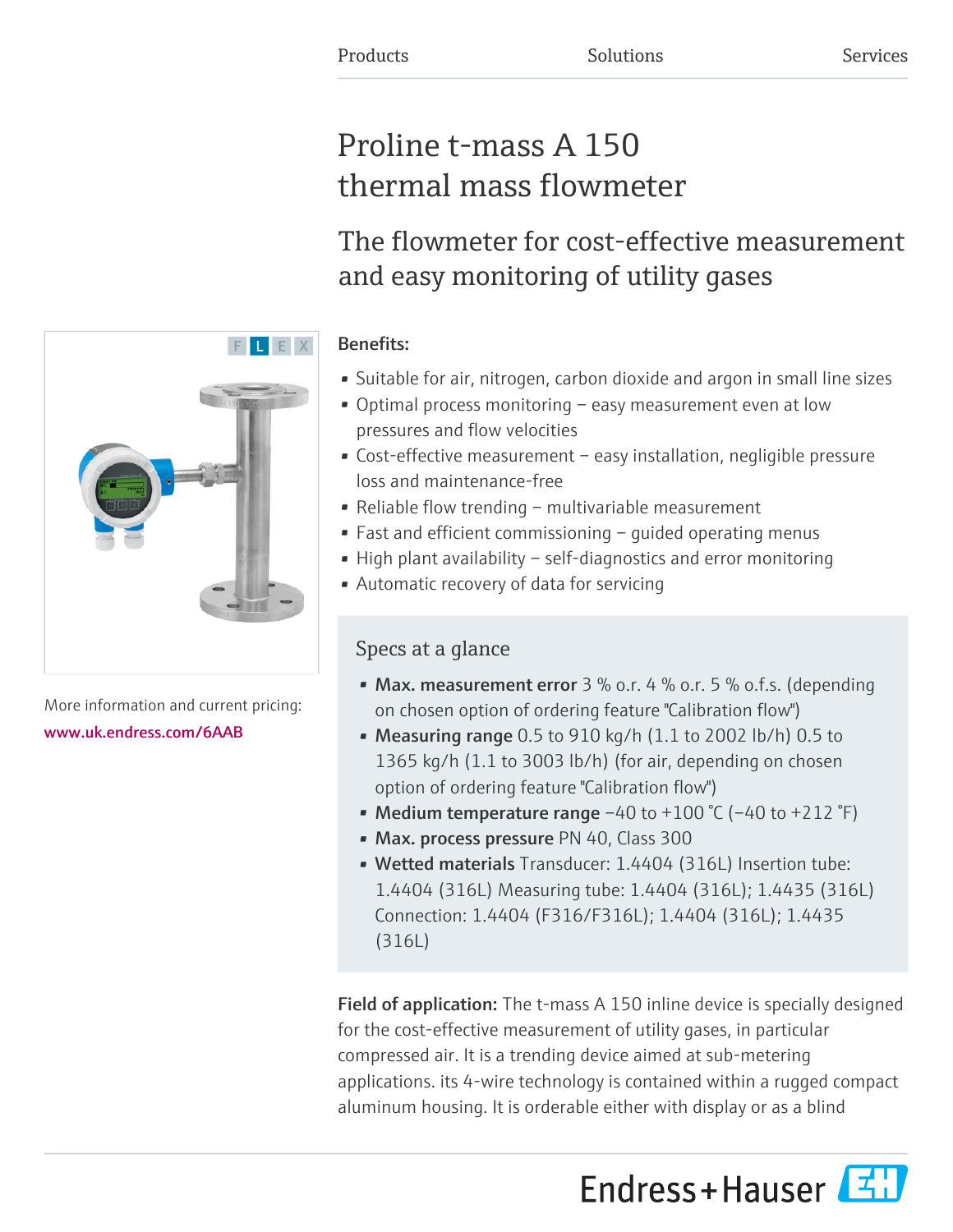version. Customer-specific settings are saved on the display and can be transferred from one device to another by means of the display.

# Features and specifications

#### Gas **Gas** Measuring principle

Thermal

#### Product headline

The flowmeter for cost-effective measurement and easy monitoring of utility gases.

Suitable for air, nitrogen, carbon dioxide and argon in small line sizes.

#### Sensor features

Optimal process monitoring – easy measurement even at low pressures and flow velocities. Cost-effective measurement – easy installation, negligible pressure loss and maintenance-free. Reliable flow trending – multivariable measurement.

Inline version: DN 15 to 50 (½ to 2"). Process pressure up to PN 40, Class 300. A variety of process connections available.

#### Transmitter features

Fast and efficient commissioning – guided operating menus. High plant availability – self - diagnostics and error monitoring. Automatic recovery of data for servicing.

Device in compact version with DC 24 V power supply. 4-20 mA HART, pulse/frequency/switch output. Compact and robust transmitter.

#### Nominal diameter range

DN 15 to 50 (½ to 2")

#### Wetted materials

Transducer: 1.4404 (316L) Insertion tube: 1.4404 (316L) Measuring tube: 1.4404 (316L); 1.4435 (316L) Connection: 1.4404 (F316/F316L); 1.4404 (316L); 1.4435 (316L)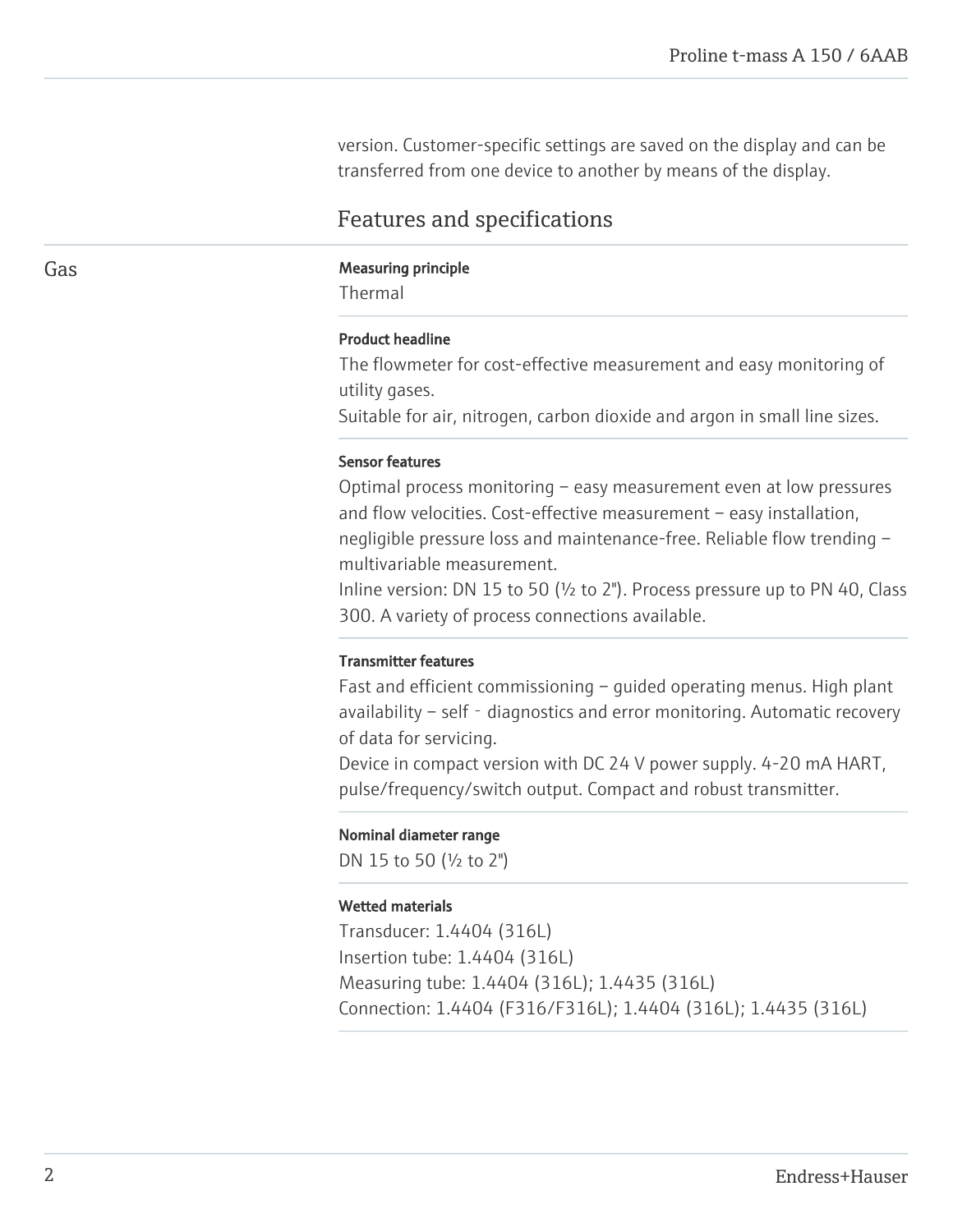## Gas

#### Measured variables

Mass flow, temperature, corrected volume flow, FAD volume flow

#### Max. measurement error

 $3\%$  0.1 4 %  $0.0$ 5 % o.f.s. (depending on chosen option of ordering feature "Calibration flow")

#### Measuring range

0.5 to 910 kg/h (1.1 to 2002 lb/h) 0.5 to 1365 kg/h (1.1 to 3003 lb/h) (for air, depending on chosen option of ordering feature "Calibration flow")

#### Max. process pressure

PN 40, Class 300

#### Medium temperature range

 $-40$  to  $+100$  °C ( $-40$  to  $+212$  °F)

#### Ambient temperature range

 $-40$  to  $+60$  °C ( $-40$  to  $+140$  °F)

## Transmitter housing material

AlSi10Mg, coated

#### Degree of protection

IP66/67, type 4X enclosure

#### Display/Operation

4 - line display with push Buttons Configuration via local display and operating tools possible

#### **Outputs**

4‐20 mA HART (active) Pulse/frequency/switch output (passive)